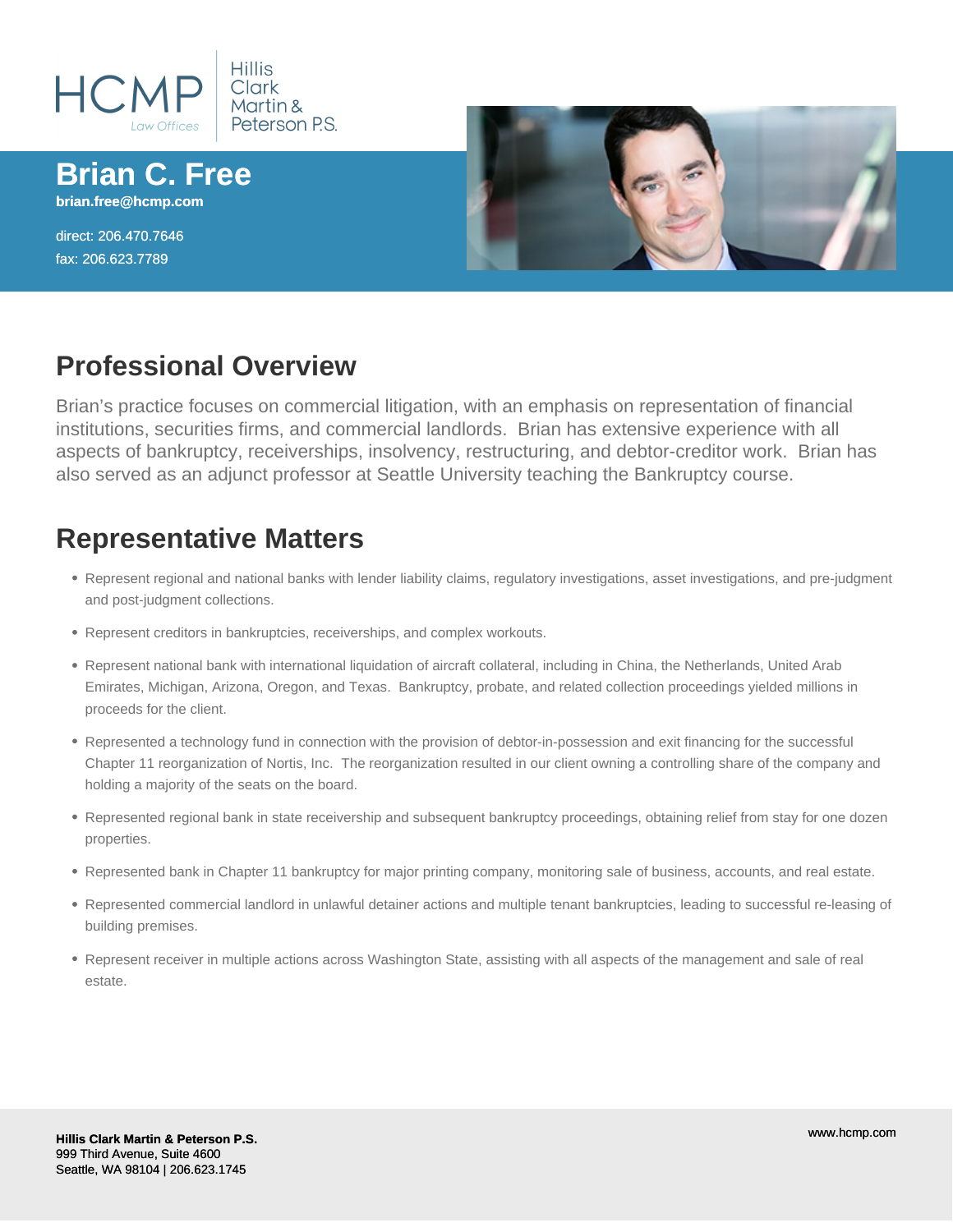- Represented a major national bank in a multi-billion dollar class action related to the sale of mortgage-backed securities.
- Represent multiple financial services firms before state and federal courts and FINRA and NYSE arbitration panels.
- Recovered nearly one million dollars of secreted assets from real estate and securities sales for judgment creditor.
- Represented developer in successful arbitration related to the dissolution and windup of multi-million dollar construction business.
- Represented numerous landowners in cost recovery actions under state and federal environmental statutes.
- Represented national employer in a class action wage and hour lawsuit.
- Represented prevailing party in trust litigation regarding control of a major Northwest religious organization.

# Articles and Presentations

- Presenter, "Dealing with Rejection Landlord-Tenant Issues in Bankruptcy and Receivership," LSI Advanced Conference on Commercial Real Estate Leases, December 2020
- Presenter, "Opportunities in Distressed Real Estate Investing," HCMP Bankruptcy & Insolvency Webinar, May 27, 2020
- Presenter, "The Science of Better Decision-Making," Women in Public Finance, September 2020
- Presenter, "Dealing with Rejection Landlord-Tenant Issues in Bankruptcy and Receivership," LSI Advanced Conference on Commercial Real Estate Leases, December 2019
- Ask a Legal Professional, Puget Sound Business Journal ([Accepting Rental Payments Following a Breach by Commercial Tenant](/uploads/pdf/hcmp-free-1-27-19-4822-7117-0957-v.1.pdf)), January 2019
- Presenter, "Dealing with Rejection Landlord-Tenant Issues in Bankruptcy and Receivership," KCBA Bankruptcy Law September Section Meeting, September 2018
- Presenter, "What Do You Mean When You Say "Workout," and What Do You Want Out of This Workout?," HCMP Lender Services Seminar, March 2018
- Ask a Legal Professional, Puget Sound Business Journal ([Accepting Rental Payments](/uploads/pdf/hcmp-free1-26-184823-5877-8714-aalpdf.pdf)), January 2018
- Ask a Legal Professional, Puget Sound Business Journal ([Commercial Tenant Bankruptcy](/uploads/pdf/hcmp-free-7-28-17-4817-8214-7916-v.1.pdf)), July 2017
- ["U.S. Supreme Court Clarifies Debt Collections Act for Financial Institutions](/blog/legal-resources/lender-services-and-finance/us-supreme-court-clarifies-scope-of-fair-debt-collections-practices-act-for-financial-institutions) ," June 2017
- "[Oregon Passes a Comprehensive Receivership Code](/blog/legal-resources/lender-services-and-finance/oregon-passes-a-comprehensive-receivership-code) ," June 2017
- "[Retail Bankruptcies: Strategies for Commercial Landlords](/blog/legal-resources/business/retail-bankruptcies-strategies-for-commercial-landlords)," June 2017
- Presenter, "Management Strategies for Commercial Landlords," HCMP Lunch Seminar, April 25, 2017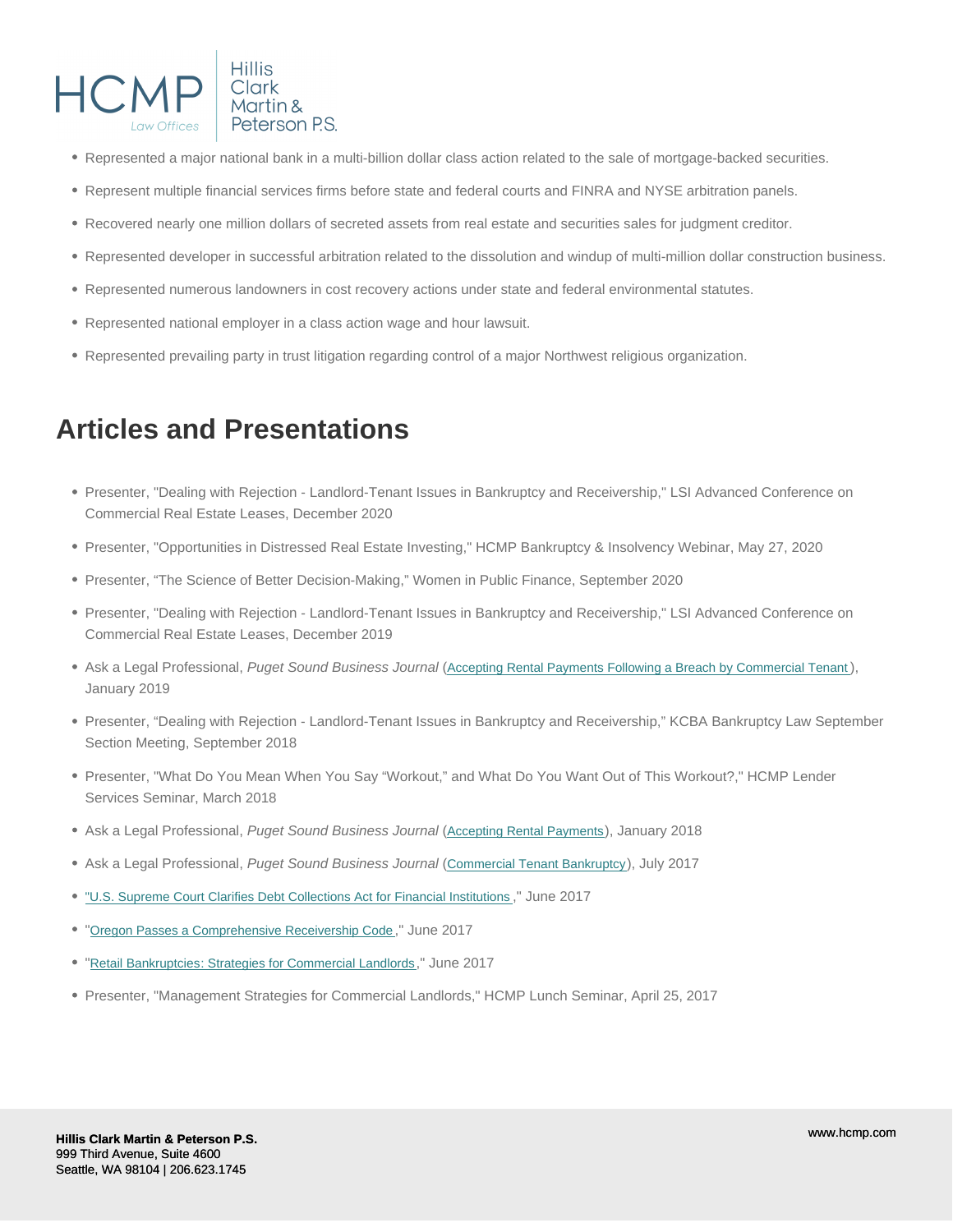- Presenter, "Know Your Rights," Idriss Mosque, Winter 2017
- Speaker, "Receiverships, Assignments and Other Bankruptcy Alternatives: What Lies Ahead in 2017," Winter 2017
- Speaker, "Washington Guarantor Liability Following Foreclosure," November 2016
- Ask a Legal Professional, Puget Sound Business Journal ([Receivership](/uploads/pdf/hcmp-free-7-29-16-3.pdf)), July 2016
- "[U.S. Supreme Court Update: Guarantors and Regulation B Opinion](https://www.hcmp.com/blog/news-and-events/news-events/us-supreme-court-update-guarantors-and-regulation-b-opinion) ," May 2016
- "[Evaluating Options for Insolvent Companies](/uploads/pdf/bcf-seattle-business-article.pdf)," Seattle Business, April 2016
- "Increased Scrutiny for Trustee Short Sales: Advice for Obtaining Bankruptcy Court Approval," May 2015
- "Fundamentals of Judgment Collection," Spring 2015 presentation
- "Chapter 13 Bankruptcy Overview," Spring 2015 presentation
- "[Lender Services Update: Lender Liability for Forbearance and Foreclosures](https://www.hcmp.com/blog/news-and-events/news-events/lender-services-update-lender-liability-for-forbearance-and-foreclosures) ," September 2014
- Ask a Legal Professional, Puget Sound Business Journal (Commercial Landlord Personal Guaranty), January 2014
- Ask a Legal Professional, Puget Sound Business Journal (Tenant Bankruptcy), September 2013
- "Awaiting Doe v. Exxon Mobil Corp.: Advocating the Cautious Use of Executive Opinions in Alien Tort Claims Act Litigation," Pacific Rim Law & Policy Journal

#### Professional and Civic Involvement

- President of the Consumer Education and Training Services (C.E.N.T.S. Program), a non-profit organization dedicated to personal finance and debt education.
- Adjunct Professor, Bankruptcy Law, Seattle University School of Law
- University Behind Bars, Volunteer Instructor
- American Bankruptcy Institute
- The William L. Dwyer American Inn of Court
- Turnaround Management Association
- WSBA Creditor Debtor Rights Section
- University of Washington Contract Management Course, Instructor
- United Way Legal Steering Committee
- King County Bar Association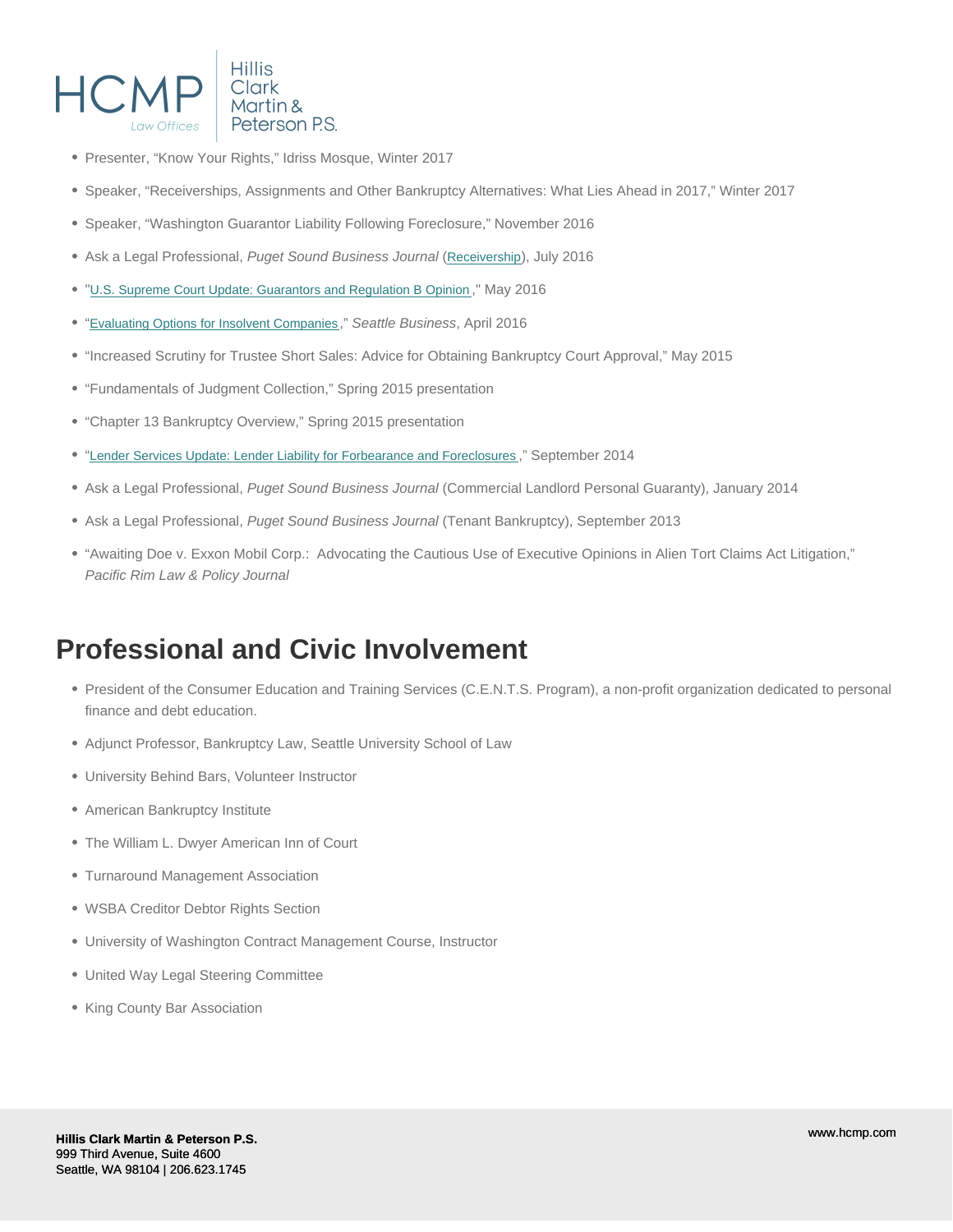

- Washington State Bar Association
- American Bar Association

# **Honors / Awards / Prior Experience**

- Repeatedly ranked by Chambers USA in the category of Bankruptcy/Restructuring, most recently in 2022.
- Ranked a Top Attorney in Washington by Seattle Met Magazine, July 2020.
- Repeatedly recognized as a Super Lawyer by Washington Super Lawyers, most recently in 2021.
- Repeatedly recognized as a Rising Star by Washington Law & Politics.

# **Education**

- J.D., University of Washington School of Law, with honors, 2004 Order of the Barristers Executive Articles Editor, Pacific Rim Law and Policy Journal, 2003 - 2004 Moot Court Honor Board Executive Board, 2003 - 2004 American Bar Association Representation in Mediation Competition, Regional Champion, National Finalist
- B.A., Stanford University, with honors, 1999

## **Bar/Court Admissions**

- Washington State Supreme Court
- U.S. Court of Appeals for the Ninth Circuit
- U.S. District Court for the Western and Eastern Districts of Washington